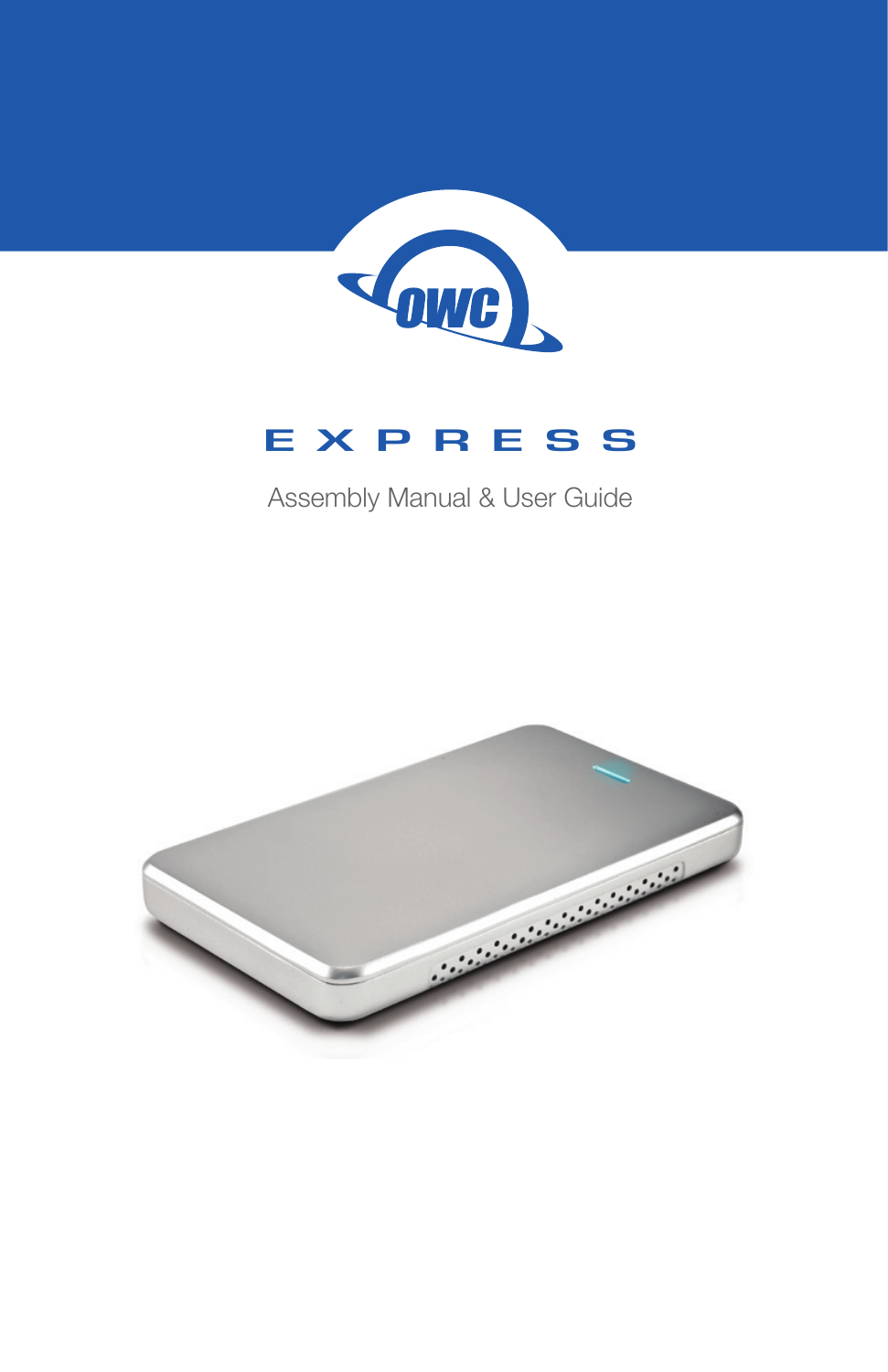# TABLE OF CONTENTS

## Introduction [.....................................................................](#page-2-0) 1

ł.

- [1.1 Minimum System Requirements](#page-2-0)
- [1.2 Drive Compatibility](#page-2-0)
- [1.3 Package Contents](#page-2-0)
- [1.4 Enclosure Features](#page-2-0)
- [1.5](#page-2-0) About This Manual

## Device Setup [.......................................................................](#page-3-0) 2

[2.1 Assembly](#page-3-0)

| 3.1 Usage Notes                  |  |
|----------------------------------|--|
| 3.2 Formatting                   |  |
| 3.3 Troubleshooting              |  |
| 3.4 About Data Backup            |  |
| 3.5 Contacting Technical Support |  |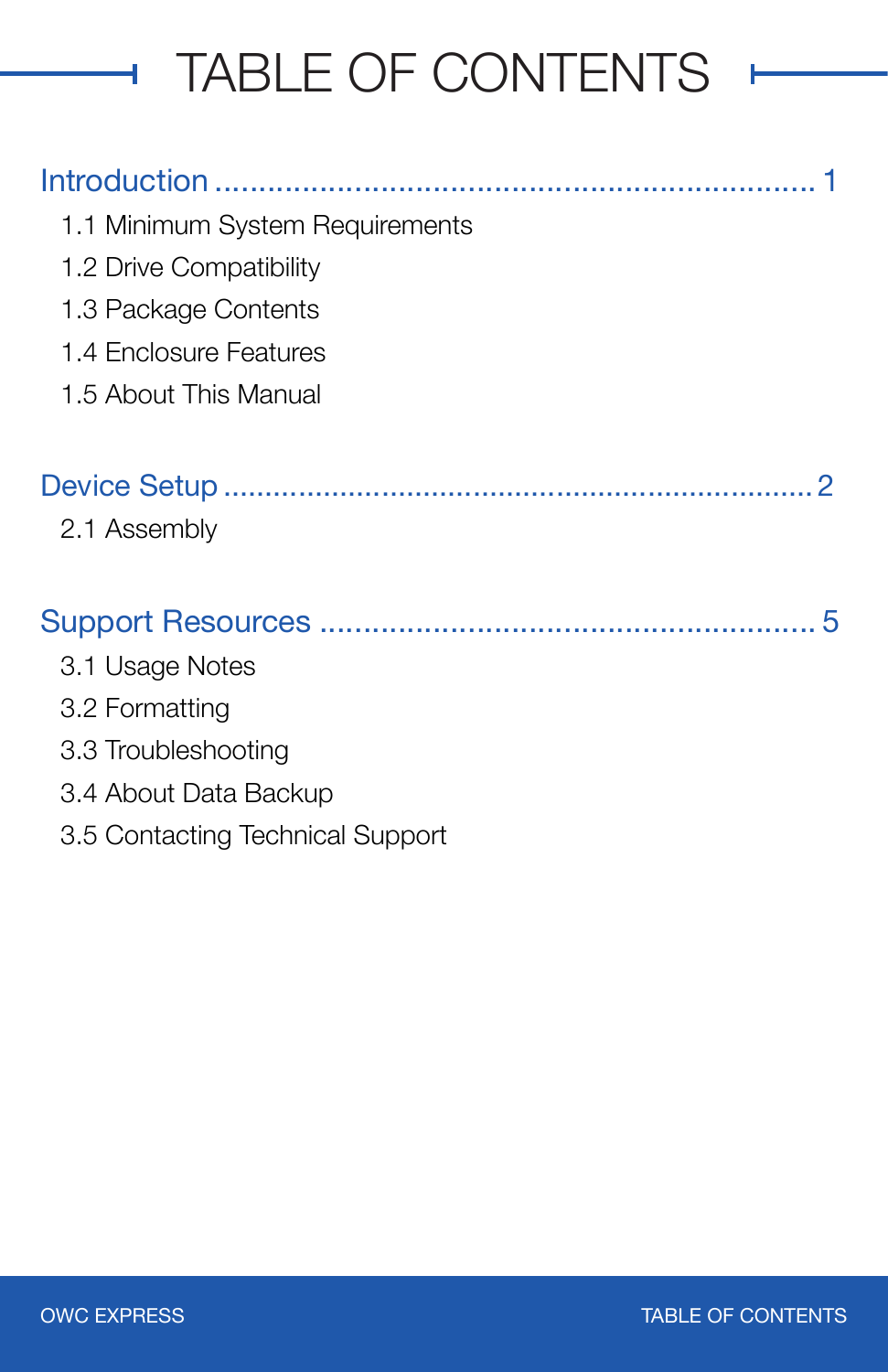# **INTRODUCTION**

## <span id="page-2-0"></span>1.1 Minimum System Requirements

Apple Mac Requirements

• USB port: OS X 10.2 or later

#### PC Requirements

• USB port: Windows XP® or later

### 1.2 Drive Compatibility

• Any 2.5" SATA drive up to 9.5 mm tall

#### 1.3 Package Contents



1. OWC Express enclosure (USB 3 model shown)

2. Short, machine-threaded Phillips screws to secure drive in the enclosure (2)

3. Long, coarse-threaded Phillips screws to seal the enclosure (2)

4. USB cable \* (not pictured)

\* Cable will be USB 2.0 Mini-B or USB 3.1 Gen 1 Micro-B, depending on the model.

#### 1.4 Enclosure Features

LED indicator (top)  $-$  This LED emits a solid blue light when the OWC Express is powered on and flashes during drive activity.

USB port (rear) — Attach the included USB cable here.

#### 1.5 About This Manual

The images and descriptions may vary slightly between this manual and the unit shipped. Functions and features may change depending on the firmware version. Please visit the product web page for the most recent product specifications.

**1**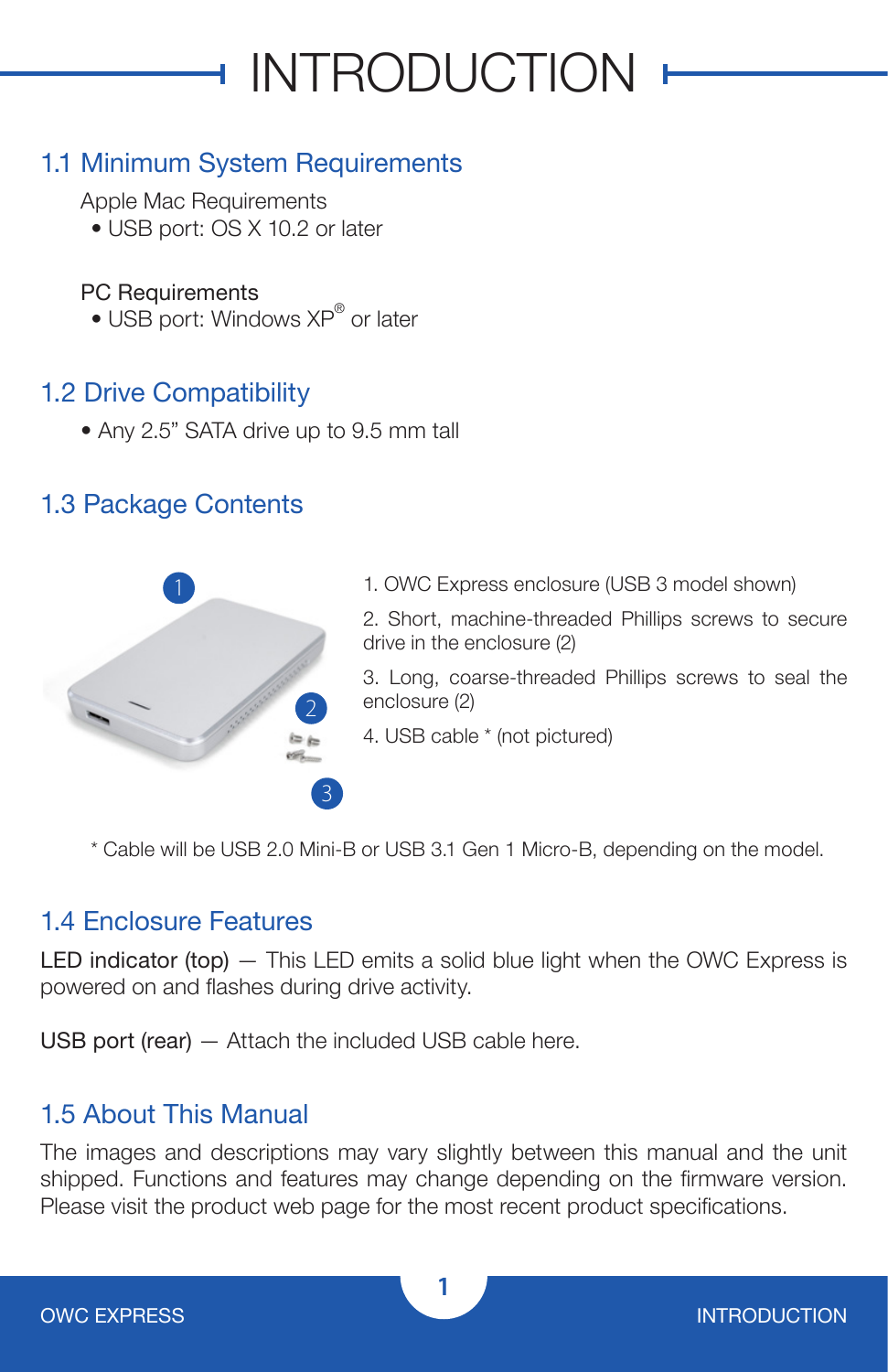## DEVICE SETUP

#### <span id="page-3-0"></span>2.1 Assembly

NOTE: The pictures used in these instructions depict the USB 3.1 Gen 1 version of the OWC Express. The exact same steps are used for the USB 2.0 version; only the shape of the connector on the outside of the enclosure is different. In addition, your Express enclosure may be black rather than silver.

1. First, remove the top cover from the Express enclosure. Inside the bottom case you will see a small plastic bag containing the screws needed for assembly. Remove the bag and set aside the screws for now.

2. Install the 2.5" SATA drive (up to 9.5 mm tall). As shown below, insert the drive into the bottom case of the OWC Express at a shallow angle, lining up the SATA connector on the drive with the connector in the case. Make sure the drive is seated fully in the connector inside the bottom case, then proceed to the next step.



Continue to the next page.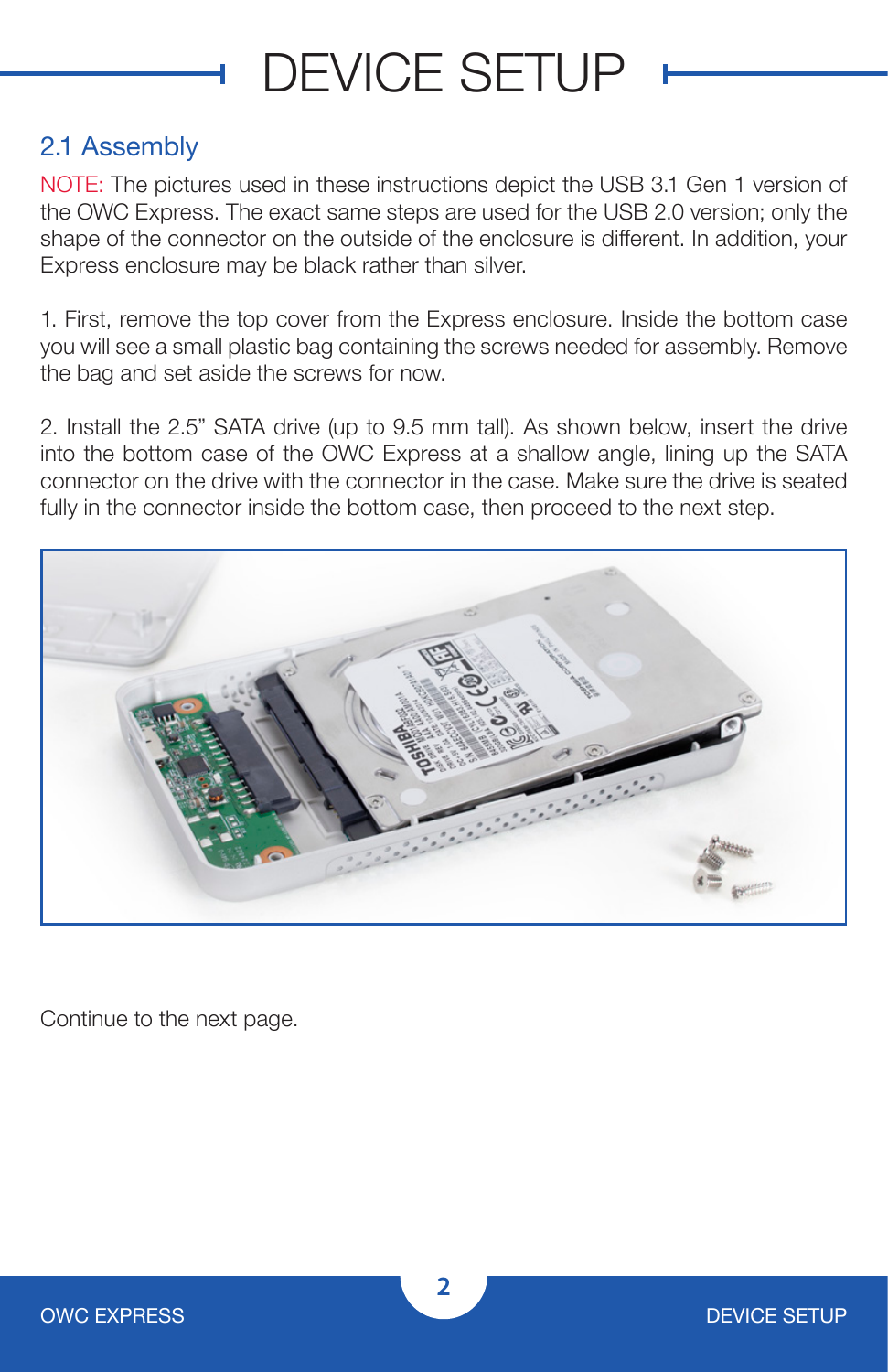3. Use one hand to keep the drive from falling out of the bottom case, then flip the case upside down to access the screw holes. Use a Phillips driver to install the two shorter screws in the holes highlighted below in red. This will secure the drive to the bottom case. When you have installed both screws, flip the bottom case back over.



4. Position the top cover on top of the bottom case, as shown in the picture below.

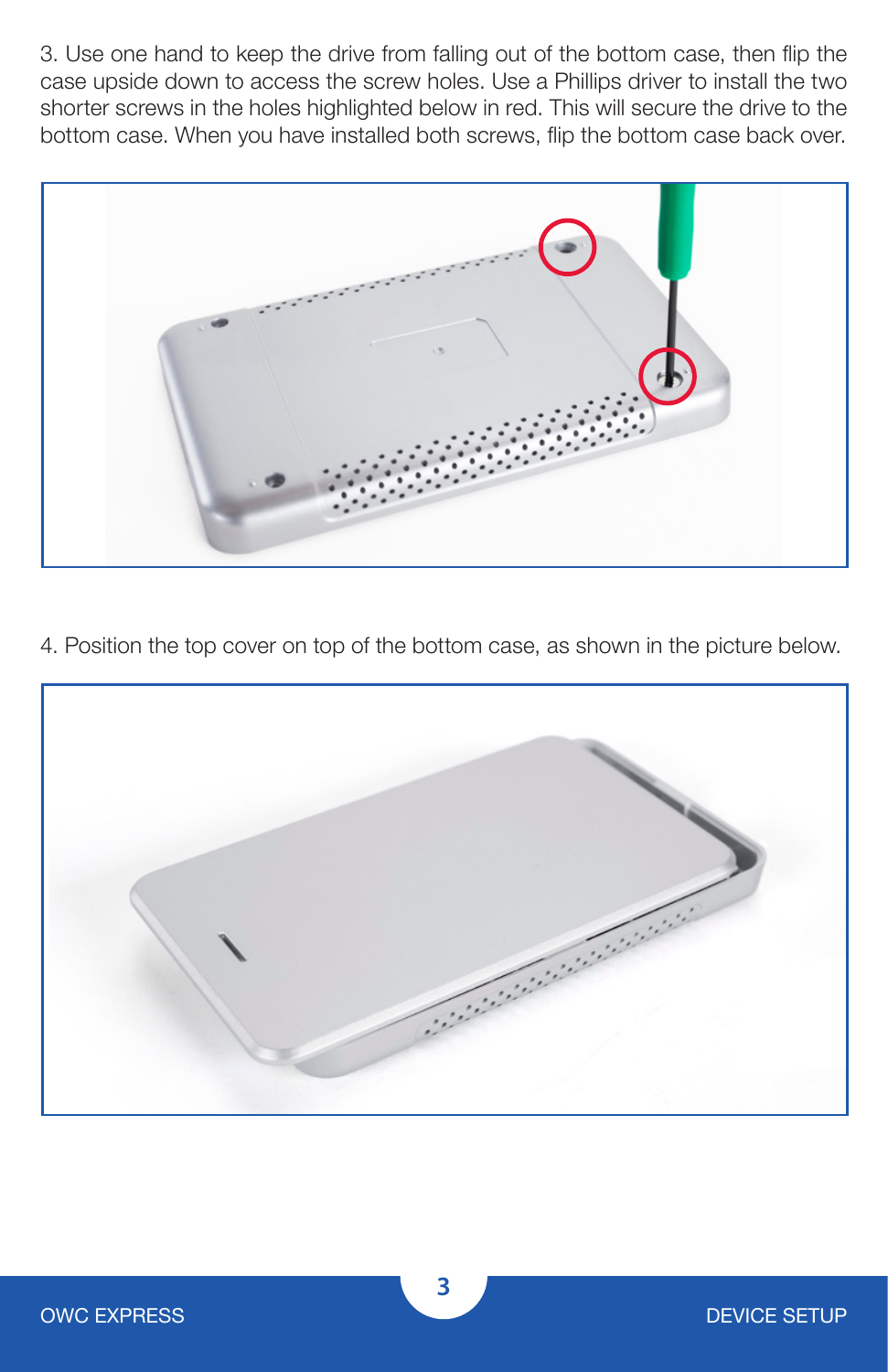5. Make sure the top cover is aligned with the bottom case. Hold the top cover and the bottom case with one hand then flip the enclosure. Use a Phillips driver to install the two longer screws into the screw holes circled below. This will fully secure the top cover to the bottom case.



The assembly process is now complete.

The OWC Express enclosure is now ready for use. For instructions on how to use the Express enclosure to migrate data from one drive to another, see Section 3.4.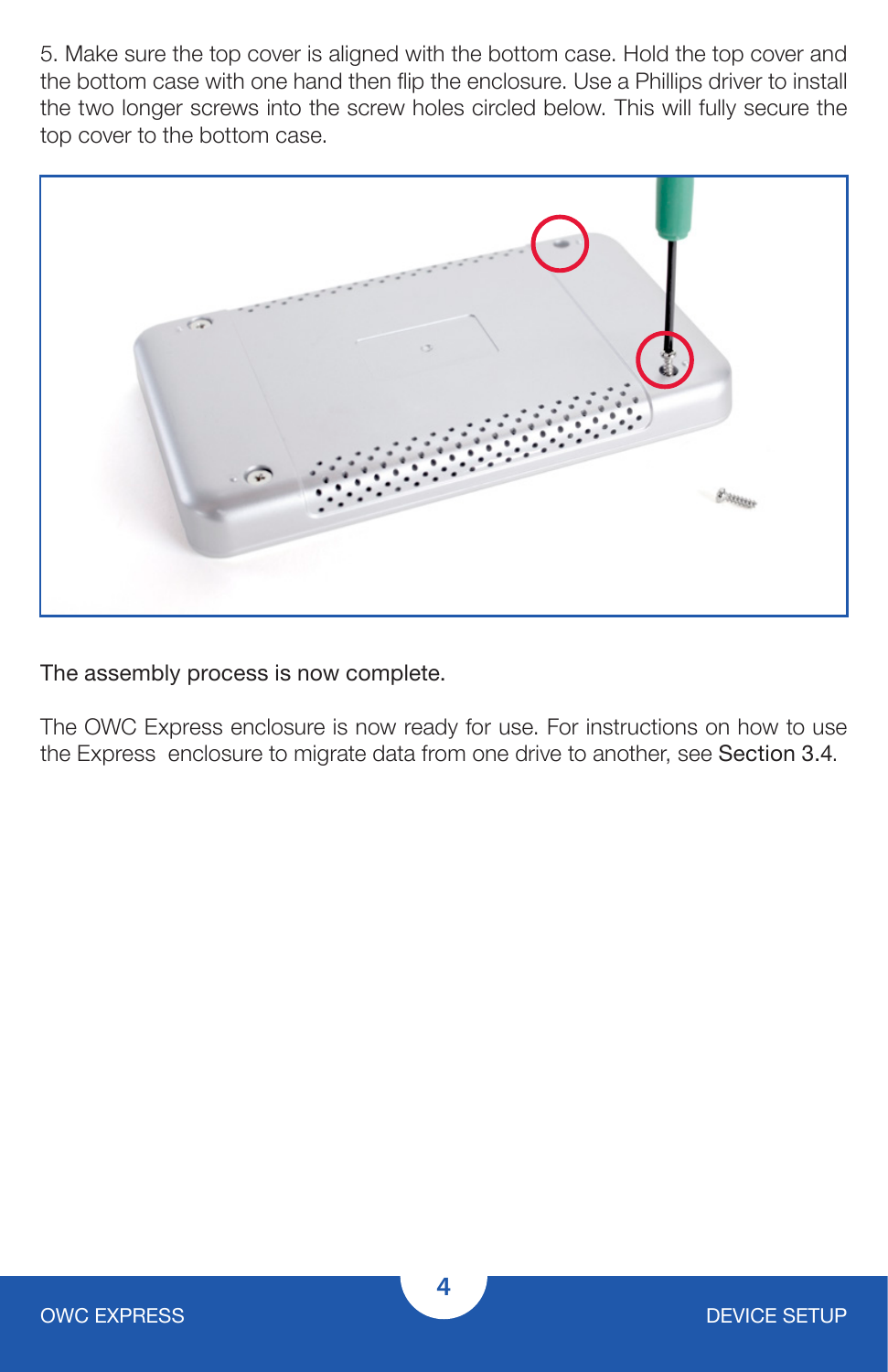# <span id="page-6-0"></span>**SUPPORT RESOURCES**

#### 3.1 Usage Notes

- To see a step-by-step walkthrough for migrating your data from an old drive to a new one, go to: [www.owcdigital.com/support/data-transfer](http://www.owcdigital.com/support/data-transfer)
- The OWC Express is designed to receive all needed power through the USB cable, therefore a separate power adapter is not necessary.
- For the safe removal of your drive and to ensure that no data is lost, always eject or unmount the drive from your operating system before disconnecting.

### 3.2 Formatting

For tips on formatting your Express enclosure, go to: [www.owcdigital.com/format](http://www.owcdigital.com/format)

#### 3.3 Troubleshooting

Begin by verifying that the USB cable is properly plugged into the computer and the OWC Express. If the OWC Express is still not working, try a different USB cable. You can also connect it to a different USB port or a different computer. If problems persist, consult our collection of online FAQs at: [www.owcdigital.com/faq](http://www.owcdigital.com/faq) See Section 3.5 to contact technical support.

#### 3.4 About Data Backup

To ensure that your files are protected and to prevent data loss, we strongly suggest that you keep two copies of your data: one copy on your OWC Express and a second copy on either your internal drive or another storage medium, such as an optical backup, or on another external storage unit. Any data loss or corruption while using the OWC Express is the sole responsibility of the user, and under no circumstances may OWC, its parents, partners, and affiliates be held liable for loss of the use of data including compensation of any kind or recovery of the data.

## 3.5 Contacting Technical Support

8am - 8pm (CT) Monday - Friday 9am - 4pm (CT) Saturday VVV (866) 692-7100 (North America) +1 (815) 338-4751 (International)

Live Chat [www.owcdigital.com/support](http://www.owcdigital.com/support)

Email [www.owcdigital.com/support](http://www.owcdigital.com/support)